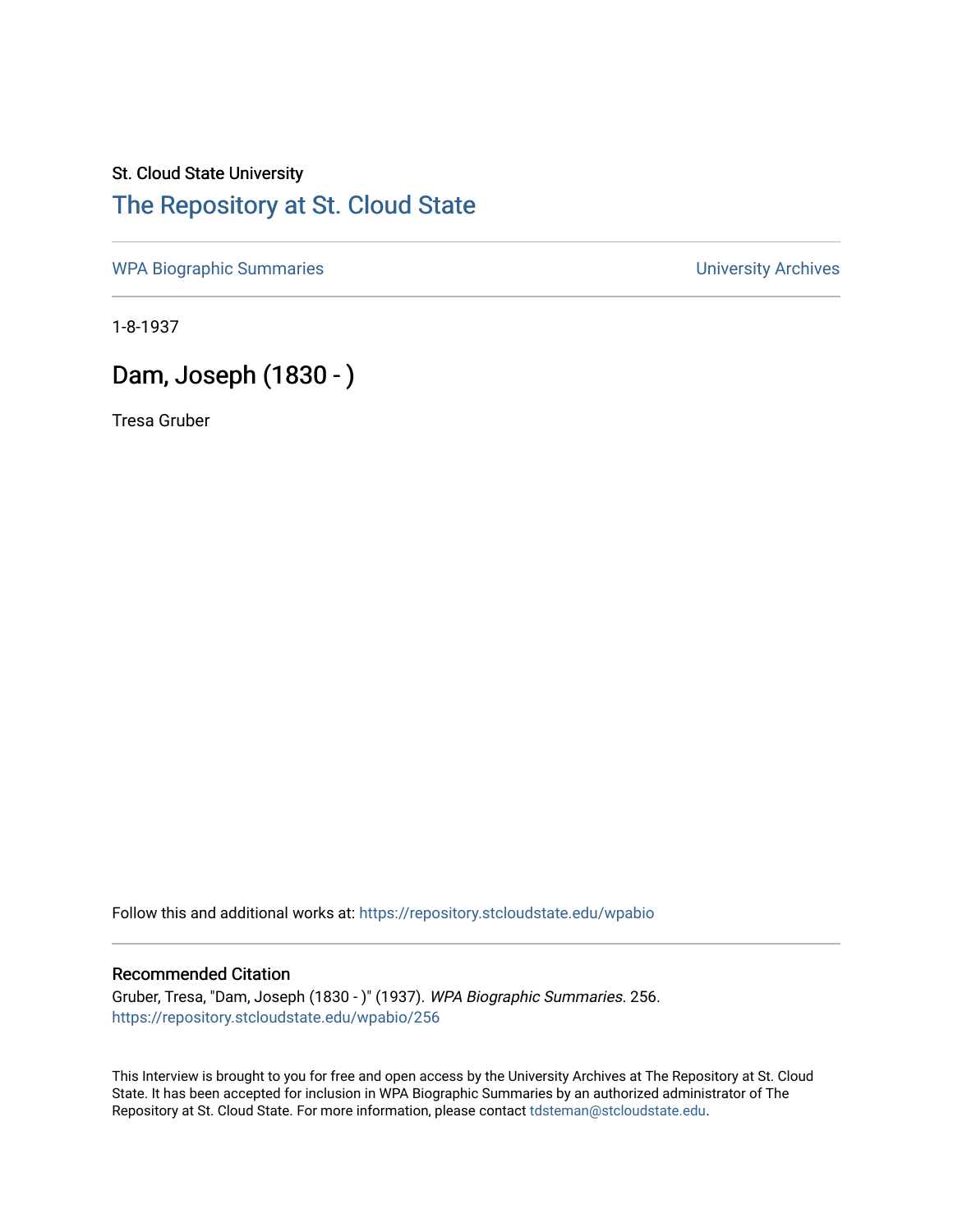#### DAM, JO SEFfl

山地山

### File No.  $B-268$

 $\label{eq:2.1} \sum_{\substack{ \mathbf{x} \in \mathbb{R}^n \\ \mathbf{x} \in \mathbb{R}^n \\ \mathbf{x} \in \mathbb{R}^n}} \mathcal{A}(\mathbf{x}) = \sum_{\substack{ \mathbf{x} \in \mathbb{R}^n \\ \mathbf{x} \in \mathbb{R}^n \\ \mathbf{x} \in \mathbb{R}^n}} \mathbf{x}^\mathbf{x}$ 

Joseph Dam was born in Cumberland, Maine in 1830. In 1856 he arrived at Maine Prairie. His wife and only daughter, Ada A., joined him the next year. He took a claim, adjoining his brother Hurcules', and carried on his farm for eight or nine years. His wife died and he went to Dakota, where he has resided ever since. Mr. Dam was a quiet citizen, a good neighbor, charitable and kind hearted. His family were intelligent and well educated, and the community keenly felt their loss when they moved away.

> Copied from: History of Maine Prairie Page 28 Date Copied: January 8, 1937<br>Copied by: Tresa Gruber Tresa Gruber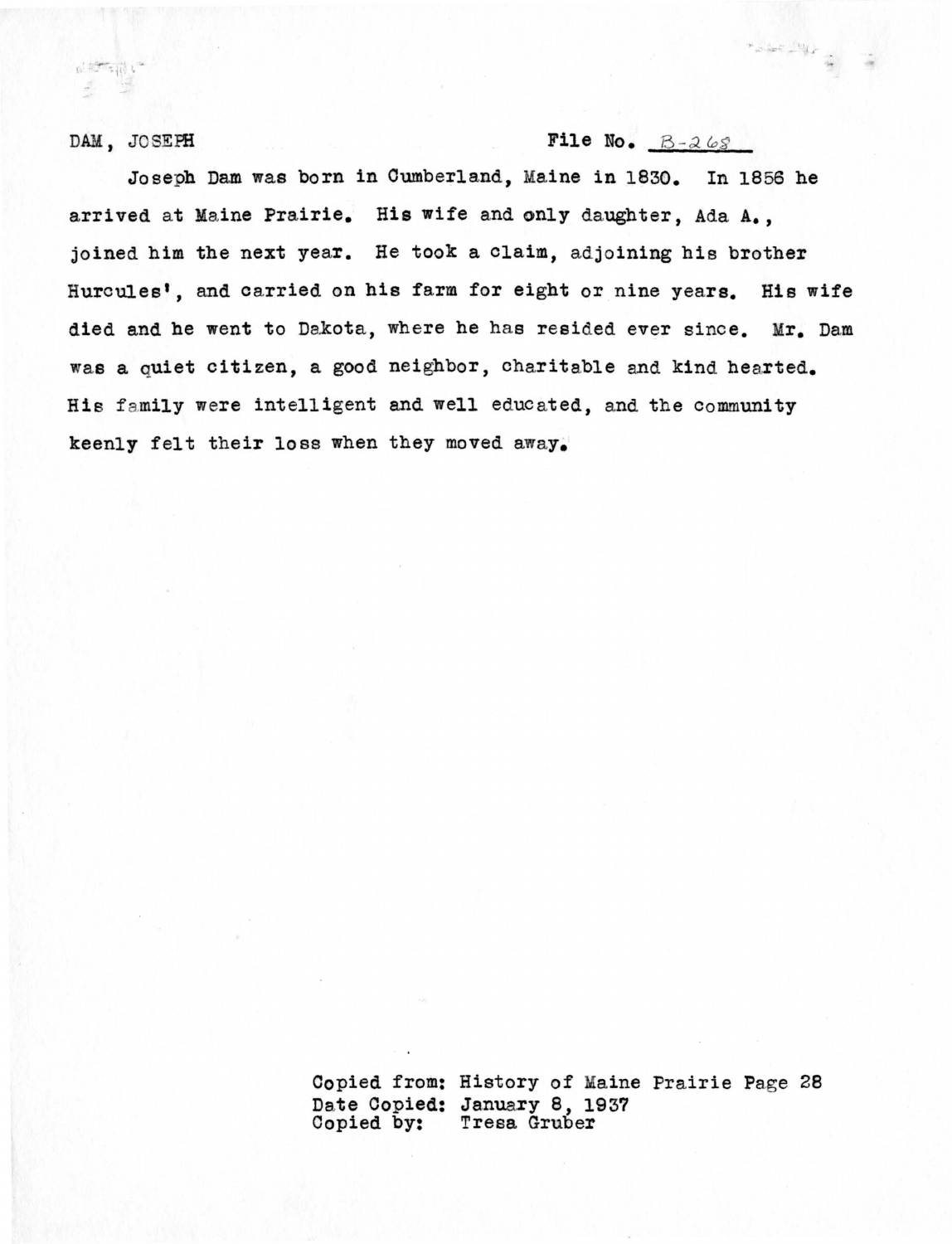|                                                | TAKEN FROM THE CENSUS RECORDS OF 1860 |
|------------------------------------------------|---------------------------------------|
| Enumerated July 18, 1860 -- By C. Grandelmeyer |                                       |
| Post Office -- Marysville                      |                                       |
| Page 100                                       |                                       |
|                                                |                                       |
| Joseph Dam                                     | Age 30                                |
| Sex                                            | Male                                  |
| Occupation                                     | Farmer                                |
| Born                                           | Maine                                 |
|                                                |                                       |
| Mary A. Dam                                    | Age 25                                |
| $sex$                                          | Female                                |
| Occupation                                     |                                       |
| Born                                           | Maine                                 |
|                                                |                                       |
| Ada A. Dam                                     | Age 7                                 |
| Sex                                            | Female                                |
| Occupation                                     |                                       |
| Born                                           | Maine                                 |

 $\mathbf{w}^{\left( \mathbf{v}^{\left( 1\right) } \right) \left( \mathbf{v}^{\left( 1\right) } \right) \left( \mathbf{v}^{\left( 1\right) } \right) }$ 

Dam, Joseph.